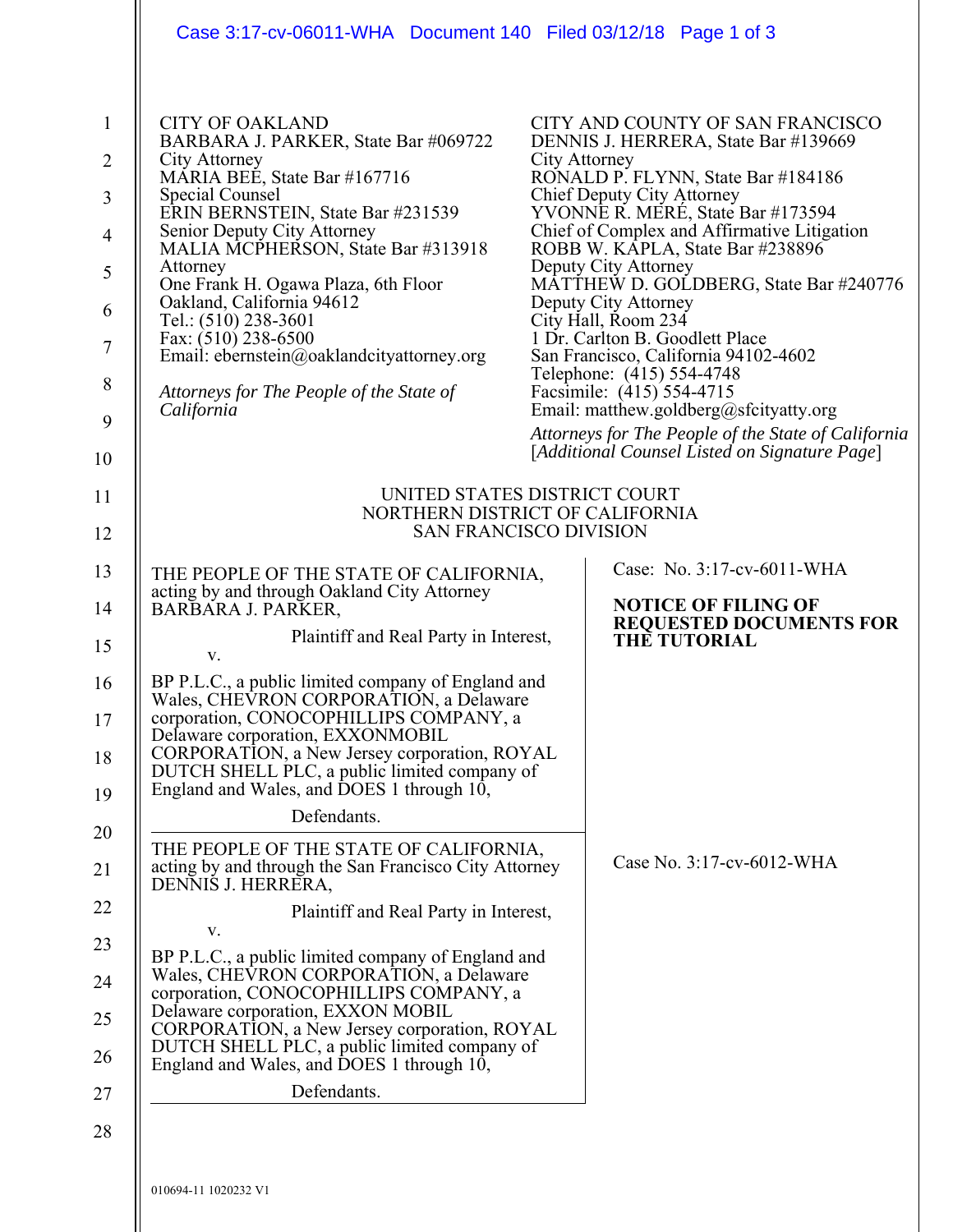## Case 3:17-cv-06011-WHA Document 140 Filed 03/12/18 Page 2 of 3

| $\mathbf{1}$   | The Court requested that Plaintiffs bring copies of the full GCC presentation referred to in                                        |  |  |  |
|----------------|-------------------------------------------------------------------------------------------------------------------------------------|--|--|--|
| $\overline{2}$ | Paragraph 67 of the Oakland complaint as well as the full GCSCT memo referred to in Paragraph 68                                    |  |  |  |
| 3              | of the Oakland Complaint documents to the Tutorial. See Some Questions for the Tutorial at $\P$ 9,                                  |  |  |  |
| $\overline{4}$ | Dkt. 138 in No. 3:17-cv-06011-WHA. Due to the public interest in this case and for the Court's                                      |  |  |  |
| 5              | convenience, plaintiffs are filing these documents in advance of the tutorial.                                                      |  |  |  |
| 6              | Dated: March 12, 2018<br>Respectfully submitted,<br>** /s/ Erin Bernstein                                                           |  |  |  |
| 7              | BARBARA J. PARKER (State Bar #069722)<br>City Attorney                                                                              |  |  |  |
| $8\phantom{.}$ | MARIA BEE (State Bar #167716)<br>Special Counsel                                                                                    |  |  |  |
| 9              | ERIN BERNSTEIN (State Bar #231539)<br>Senior Deputy City Attorney                                                                   |  |  |  |
| 10             | MALIA MCPHERSON (State Bar #313918)<br>Attorney                                                                                     |  |  |  |
| 11             | One Frank H. Ogawa Plaza, 6th Floor<br>Oakland, California                                                                          |  |  |  |
| 12             | Tel.: (510) 238-3601<br>Fax: (510) 238-6500                                                                                         |  |  |  |
| 13             | Email: ebernstein@oaklandcityattorney.org                                                                                           |  |  |  |
| 14             | <b>Attorney for The People</b>                                                                                                      |  |  |  |
| 15<br>16       | ** Pursuant to Civ. L.R. 5-1(i)(3), the electronic<br>filer has obtained approval from this signatory.                              |  |  |  |
|                | ** /s/ Matthew D. Goldberg                                                                                                          |  |  |  |
| 17             | DENNIS J. HERRERA (State Bar #139669)<br>City Attorney                                                                              |  |  |  |
| 18             | RONALD P. FLYNN (State Bar #184186)<br>Chief Deputy City Attorney                                                                   |  |  |  |
| 19<br>20       | YVONNE R. MERE (State Bar #173594)<br>Chief of Complex and Affirmative Litigation                                                   |  |  |  |
|                | ROBB W. KAPLA (State Bar #238896)<br>Deputy City Attorney                                                                           |  |  |  |
| 21<br>22       | MATTHEW D. GOLDBERG (State Bar #240776)<br>Deputy City Attorney<br>City Hall, Room 234                                              |  |  |  |
| 23             | 1 Dr. Carlton B. Goodlett Place                                                                                                     |  |  |  |
| 24             | San Francisco, California 94102-4602<br>Tel.: (415) 554-4748<br>Fax.: $(415)$ 554-4715                                              |  |  |  |
| 25             | Email: matthew.goldberg@sfcityatty.org                                                                                              |  |  |  |
| 26             | <b>Attorneys for The People</b>                                                                                                     |  |  |  |
| 27             | ** Pursuant to Civ. L.R. $5-1(i)(3)$ , the electronic<br>filer has obtained approval from this signatory.                           |  |  |  |
| 28             |                                                                                                                                     |  |  |  |
|                | NOTICE OF FILING OF REQUESTED DOCUMENTS FOR TUTORIAL - 1<br>CASE NOS. 3:17-CV-6011-WHA AND 3:17-CV-6012-WHA<br>010694-11 1020232 V1 |  |  |  |